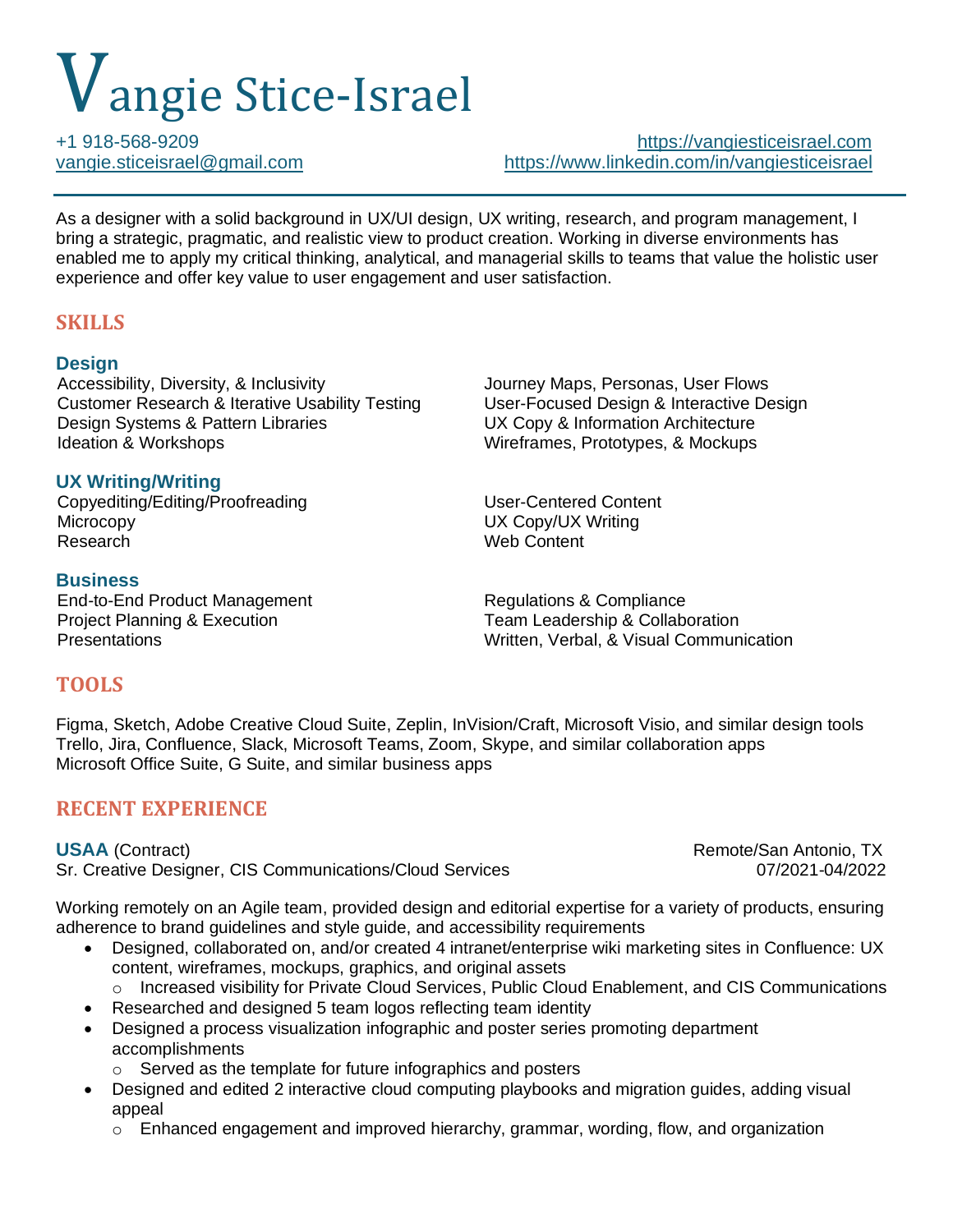#### **Fable Communications** Tulsa, OK

Founder and UX Writer/Researcher/Editor 2014-present UX/UI Designer 2017-present

Working remotely and concentrating on user needs, deliver high quality end-to-end services to clients, serving as a contractor or subcontractor on distributed national and international teams; balance product vision and customer needs to meet strategic goals

- Maximize client outcomes by ensuring content and design are user-focused, data-driven, accessible, and engaging; meet business requirements; and display strong information architecture
- Develop or follow style guides, content strategies, design systems and libraries, and information architectures that ensure accessible, coherent, cohesive, and engaging content and designs
- Solve complex problems through human-centered design, turning complicated concepts into digestible content displayed in low- to high-fidelity wireframes, prototypes, and mockups
- Conduct, analyze, and interpret quantitative and qualitative research generative, evaluative, and usability/user testing; collect user and stakeholder feedback; and synthesize and report findings to inform content, writing, and design, enhancing usability, approachability, and accessibility
- Strengthen the value of content, designs, websites, apps, reports, presentations, and curriculum through content and design creation, editing, iterating, and quality-checking, ensuring all products meet client vision and user needs

#### Sample UX Writing/Writing, Content Strategy, Editing, and Research Projects

**Various Clients**: Research, design, audit, construct, revise, and/or stand up responsive website based on client specifications, presenting clients with content, wireframes, prototypes, and mockups for review and iteration

• Results: Provide clients with an engaging, intuitive, thoughtful website that increases their outreach

**[Manhattan Strategy Group](http://www.manhattanstrategy.com/)**: Write a project style guide and content strategy; rewrite deliverables to orient to target audience; edit 7 reports, 20+ training modules, and all deliverables; enhance presentation and marketing materials; attend weekly remote and quarterly in-person ideation meetings and workshops; conduct subject matter expert interviews with write-up

• Results: Ensure content engages the target audience, improve style and grammar, increase clarity and cohesiveness of written materials, and enhance visual impact of marketing and education materials

**[NC](https://nc3t.com/)<sup>3</sup>T**: Research and write content for 5 promotional brochures, interview clients, attend remote meetings

• Results: Increase client visibility and program interest; ensure correct grammar, style, tone, and voice

**PLS 3rd [Learning](https://pls3rdlearning.com/)**: Write content for 3 online education modules, edit 19 scripts and 19 online education module templates, provide developmental editing where needed, fact-check 41 documents, attend remote project team meetings

• Results: Expand content; ensure all content is accurate and cohesive and adheres to client style guide; maintain appropriate style and voice; and improve style, grammar, and tone throughout

**[Texas A&M University](https://www.tamu.edu/)**: Edit *Parliamentary Guide for FFA* and the accompanying teacher guide and student workbook

• Results: Create a consistent voice and tone from multi-year, multi-author documents and improve architecture and grammar

**Variable Software, LLC**.: Conduct a UX writing/content audit and UX review of OwassoApp, a social media app for the City of Owasso, Oklahoma

• Results: Correct non-standard content and grammar, and identify broken and non-working UX and UI